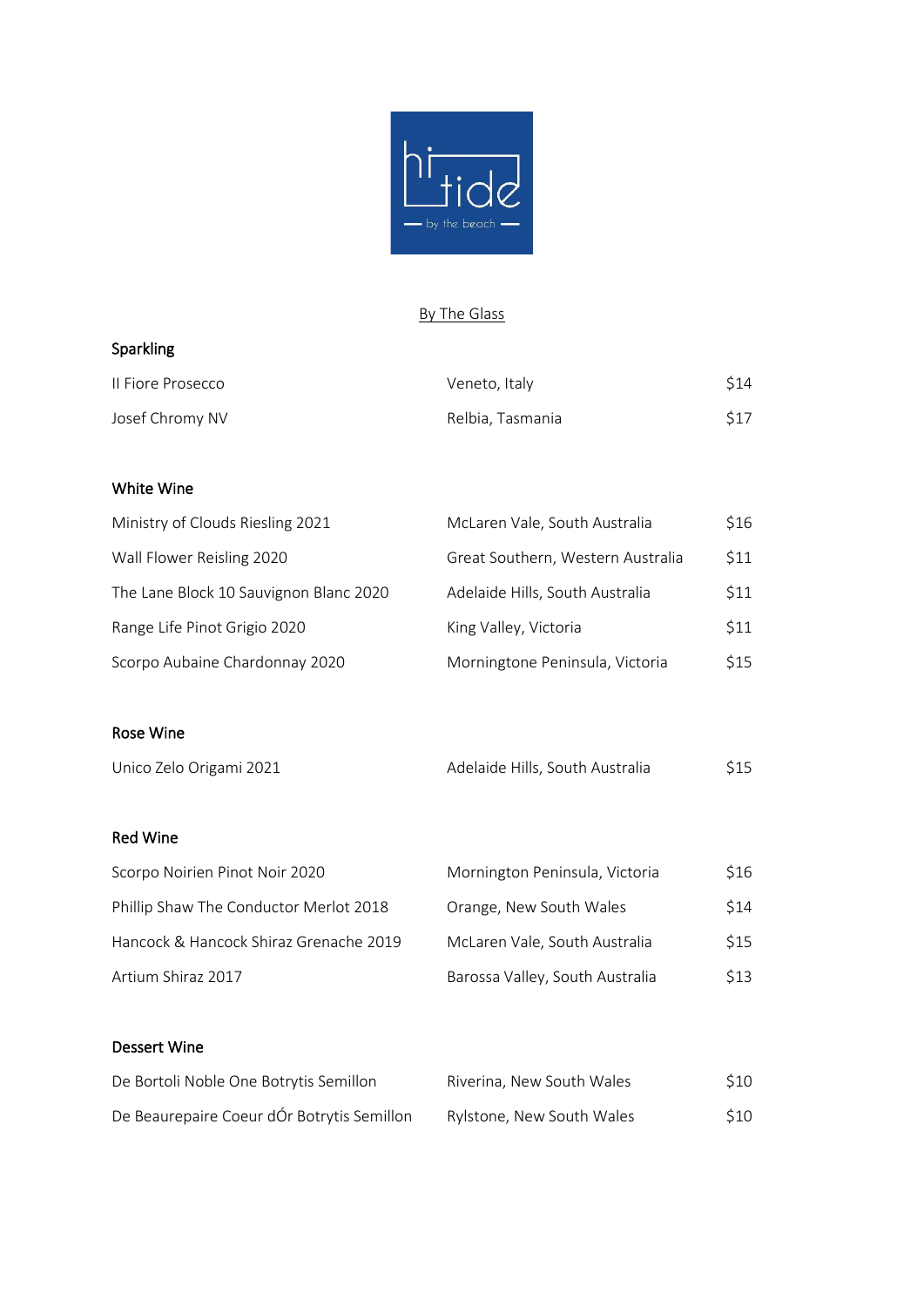# Sparkling & Champagne

| Il Fiore Prosecco                                   | Veneto, Italy                                                                                           | \$58 |
|-----------------------------------------------------|---------------------------------------------------------------------------------------------------------|------|
| finish.                                             | Aromas of mountain flowers, hints of ripe, golden apple. Dry, soft and flavoursome, fruity, harmonious  |      |
| Josef Chromy NV                                     | Relbia, Tasmania                                                                                        | \$75 |
| in its youth thanks to delicate aldehydic layering. | A lively palate of crunchy green apple and lemon with hints of toasted biscuit. Richness and complexity |      |
| NV Piper Heidsieck Cuvee Brut                       | Reims, France                                                                                           | S119 |

*A lively, subtle and light, leaving a deliciously incisive sensation of smoothness, marked by the pureness of fresh pear and apple and a delicate hint of citrus fruits.*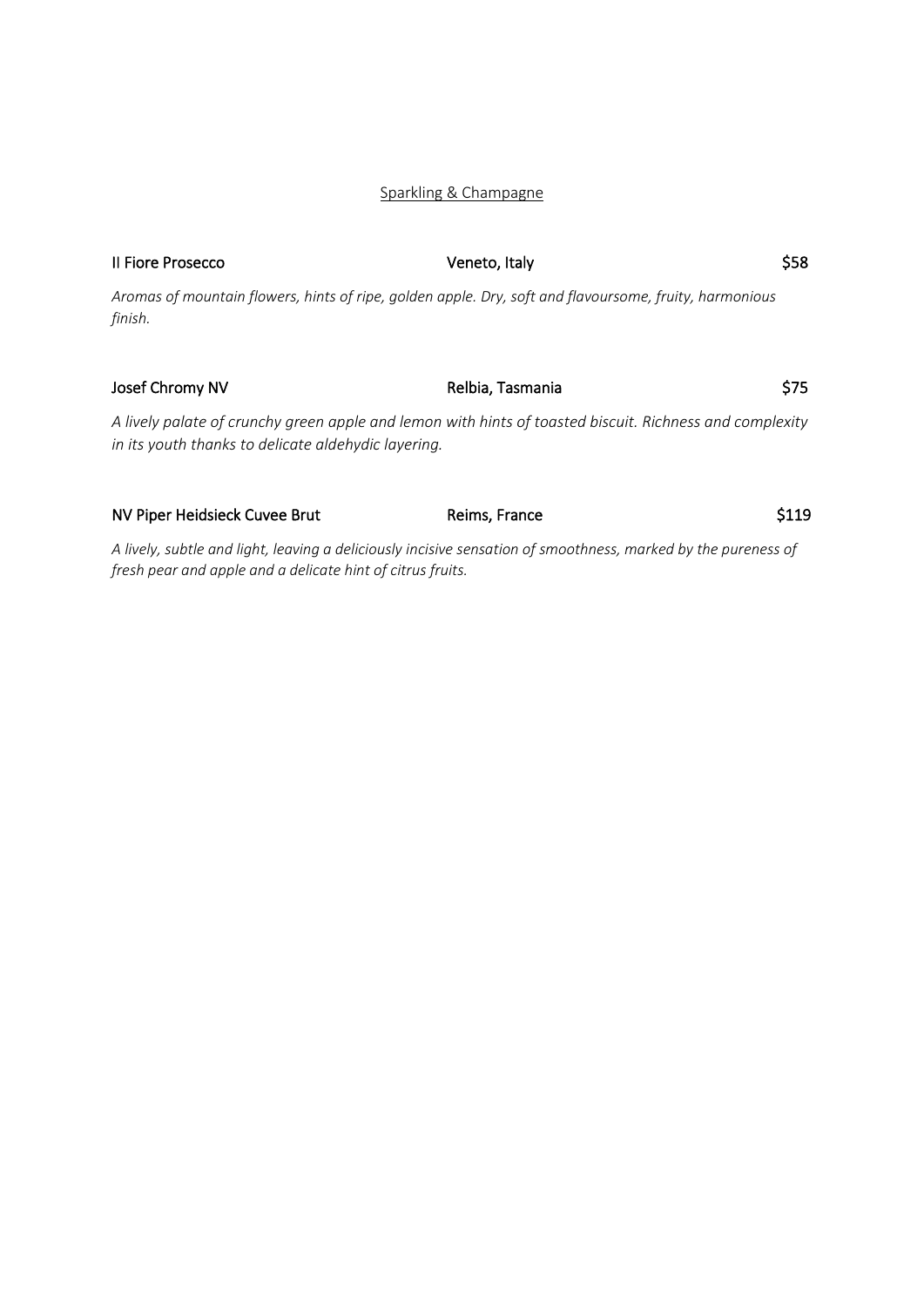### White Wine

| Brown Brothers Moscato 2020                                                                                                                                                                                                                                                                   | Milawa, Victoria                                                                                                                                                                                              | \$40 |
|-----------------------------------------------------------------------------------------------------------------------------------------------------------------------------------------------------------------------------------------------------------------------------------------------|---------------------------------------------------------------------------------------------------------------------------------------------------------------------------------------------------------------|------|
| A light, sweet and refreshing style, alive with aromas of freshly crushed grapes and musk.                                                                                                                                                                                                    |                                                                                                                                                                                                               |      |
|                                                                                                                                                                                                                                                                                               |                                                                                                                                                                                                               |      |
| Ministry of Clouds Riesling 2021                                                                                                                                                                                                                                                              | McLaren Vale, South Australia                                                                                                                                                                                 | \$68 |
| texture on the palate, finishing with a fine and taut acid line.                                                                                                                                                                                                                              | Exhibiting lifted floral notes, kaffir lime, freshly squeezed lemon juice, grapefruit peel, bath salts and<br>underlying talc. Classic citrus notes are complimented by the mouth-watering chalky and mineral |      |
| Ad Hoc Wall Flower Reisling 2020                                                                                                                                                                                                                                                              | Great Southern, Western Australia                                                                                                                                                                             | \$60 |
| Mouth watering citrus flavours that are balanced with incredible fruits of lemon, apple and pear.                                                                                                                                                                                             |                                                                                                                                                                                                               |      |
|                                                                                                                                                                                                                                                                                               |                                                                                                                                                                                                               |      |
| Hughes & Hughes Sauvignon Blanc 2020                                                                                                                                                                                                                                                          | Coal Valley, Tasmania                                                                                                                                                                                         | \$63 |
| Big, bold and deliciously complex. Intense passionfruit and citrus aromatics.                                                                                                                                                                                                                 |                                                                                                                                                                                                               |      |
|                                                                                                                                                                                                                                                                                               |                                                                                                                                                                                                               |      |
| The Lane Block 10 Sauvignon Blanc 2020                                                                                                                                                                                                                                                        | Adelaide Hills, South Australia                                                                                                                                                                               | \$50 |
| Fine and rich, with a developed bouquet of fresh lime zest, gooseberry, blackcurrant leaf and lemon<br>thyme on the nose. On the palate, it is crisp and taught with hints of gooseberry and white nectarine<br>complimented by lemon sorbet and a mouth-watering crystalline mineral finish. |                                                                                                                                                                                                               |      |
| Philip Shaw The Gardener Pinot Gris 2021                                                                                                                                                                                                                                                      | <b>Orange New South Wales</b>                                                                                                                                                                                 | \$50 |
| exquisite texture and tangy citrus taste shovelled directly onto the tastebuds.                                                                                                                                                                                                               | Hand-harvested with gentle whole bunch pressing and fermented only with native yeast, meaning                                                                                                                 |      |
| Range Life Pinot Grigio 2020                                                                                                                                                                                                                                                                  | King Valley, Victoria                                                                                                                                                                                         | \$51 |
| Clean and fresh, this wine has both aromas and flavours of pear, lemon and green apple<br>complemented by almond and honeysuckle. It finishes with crisp acidity.                                                                                                                             |                                                                                                                                                                                                               |      |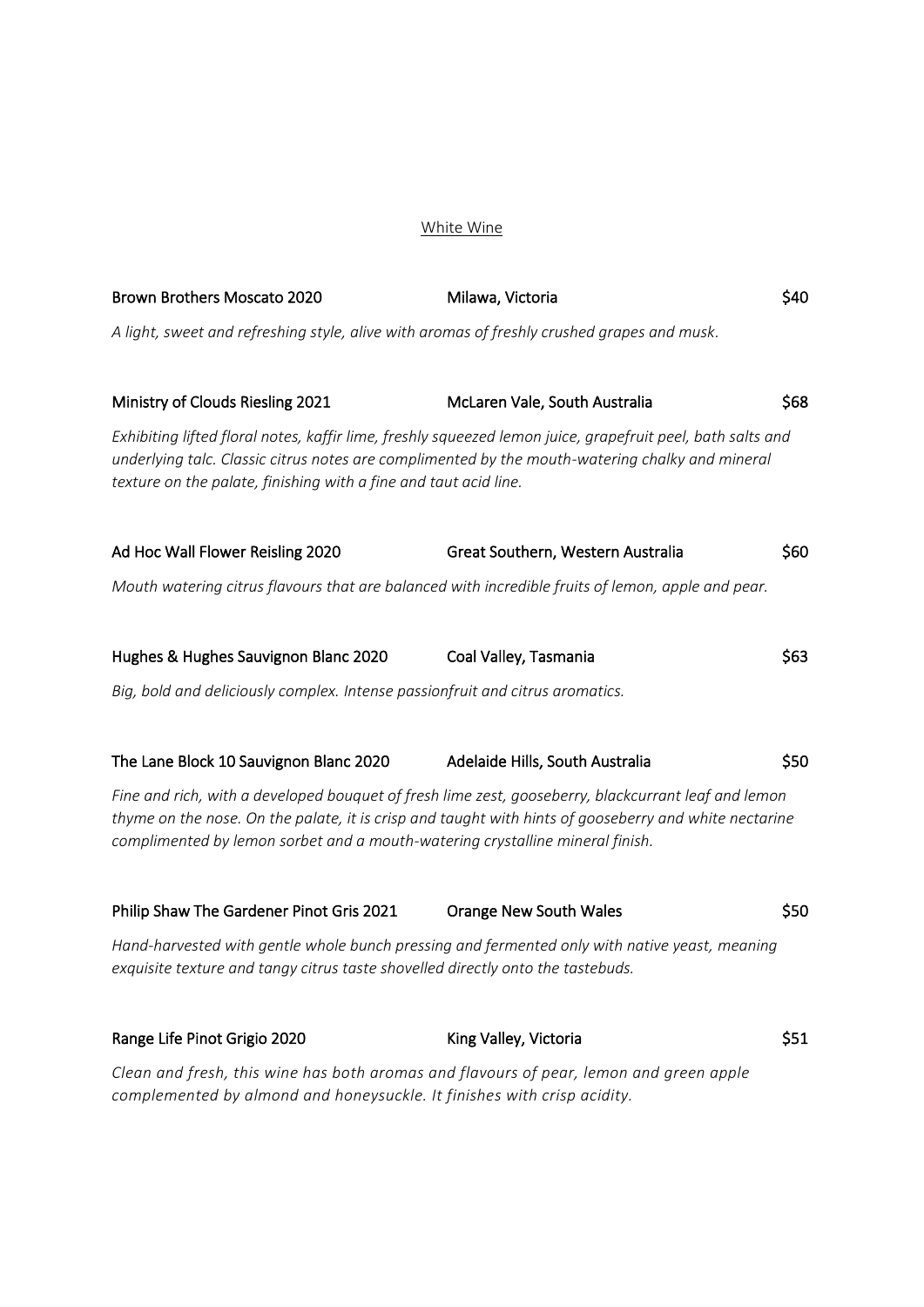# Scorpo Aubaine Chardonnay 2020 Margaret River, Western Australia  $\frac{1}{570}$ *White peach, juicy pears, granny smith apples and spice on the nose. The palate starts lean and tight with tastes of lemon opening to more generous melon with vanilla undertones.*

# Montalto Pennon Hill Chardonnay 2019 Mornington Peninsula, Victoria \$78

*A bright and fresh wine exhibiting talc, lemon verbena, lemon sherbet and lychee together with some mineral and nettle complexity. The palate is expressive with luscious lychee and floral fruit qualities, beautiful texture and bright natural acidity to carry the finish.*

| Orin Swift Mannequin Chardonnay 2018 | California, USA | \$189 |
|--------------------------------------|-----------------|-------|
|--------------------------------------|-----------------|-------|

*The aromatics abound with bright lemon, butterscotch, honeysuckle and jasmine, with hints of Granny Smith apple, fresh butter and lime zest. Rich and layered upon entry, the palate espouses honeydew, yellow peach, vanilla with a lush, weighty viscosity. A vein of acidity is present through the finish with a pleasing close of minerality and lemon pith.*

| Unico Zelo River Sand Fiano 2020 | Riverland, South Australia                                                                                | \$65 |
|----------------------------------|-----------------------------------------------------------------------------------------------------------|------|
|                                  | A fun white wine, with a lot of pineapple and ripe tropical fruit, but there is a salinity to it to bring |      |

*A fun white wine, with a lot of pineapple and ripe tropical fruit, but there is a salinity to it to bring outrageous refreshment.*

# Konrad Single Vineyard Gruner Veltliner 2018 Marlborough, New Zealand \$45

*The nose shows a pleasing array of fruit and mineral characters from pear, baked apple, fennel, white peach and raspberry. The ground white pepper signature is there. The palate is full bodied with impressive vinosity, a powerful mid palate crammed with yellow fruits; quince, grapefruit, honeydew melon and ripe gooseberry.*

# Rymill Gewurztraminer 2018 Coonawarra, South Australia \$54

*A delicate and beautifully textured wine made to match a variety of foods, showing the complexity of perfumed aromas and flavours. Dry and focused. Textured with ginger, cardamom, pear, and excellent minerality*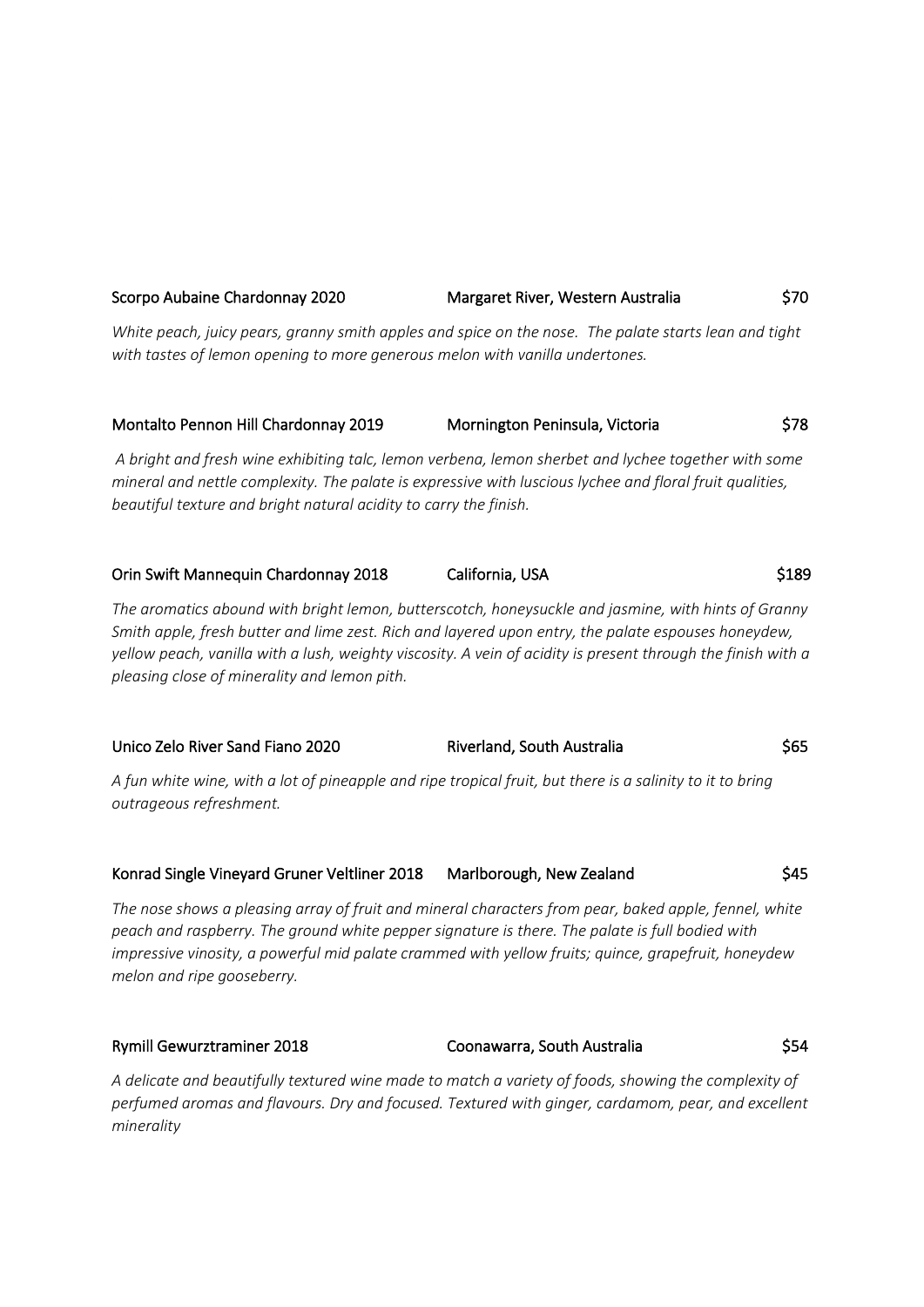# Unico Zelo Origami Rose 2021 Martin Adelaide Hills , South Australia (560)

*A blend of our three key regions, some beautiful vineyards, in our house style: fresh, vibrant and bone dry. Flavoursome and succulent, with a touch of colour, this is a crunchy dry style with lots of floral aromatics, some strawberry and raspberry fruit leaving with a vivid acid-driven finish.*

| Mirabeau Pure Rose 2019 | Provence, France                                                                                        | \$64 |
|-------------------------|---------------------------------------------------------------------------------------------------------|------|
|                         | An ethereal pale-pink colour with silver reflections, this wine honours its name with beautiful clarity |      |
|                         | and a delicate fleral pece with eitrus aremas, in particular piple arguetruit. A prepeupeed mineral     |      |

*and a delicate floral nose with citrus aromas, in particular pink grapefruit. A pronounced mineral structure enveloped by elegant wild strawberry and citrus flavours, with a refreshing and refined character.*

AIX Rose 2020 **Provence, France Provence**, France

*A tremendously vibrant and summery taste. Ripe red fruits, layers of intense acidity and tangy texture come together to make a wine that is packed with fruitiness as well as great freshness.* 

#### Rose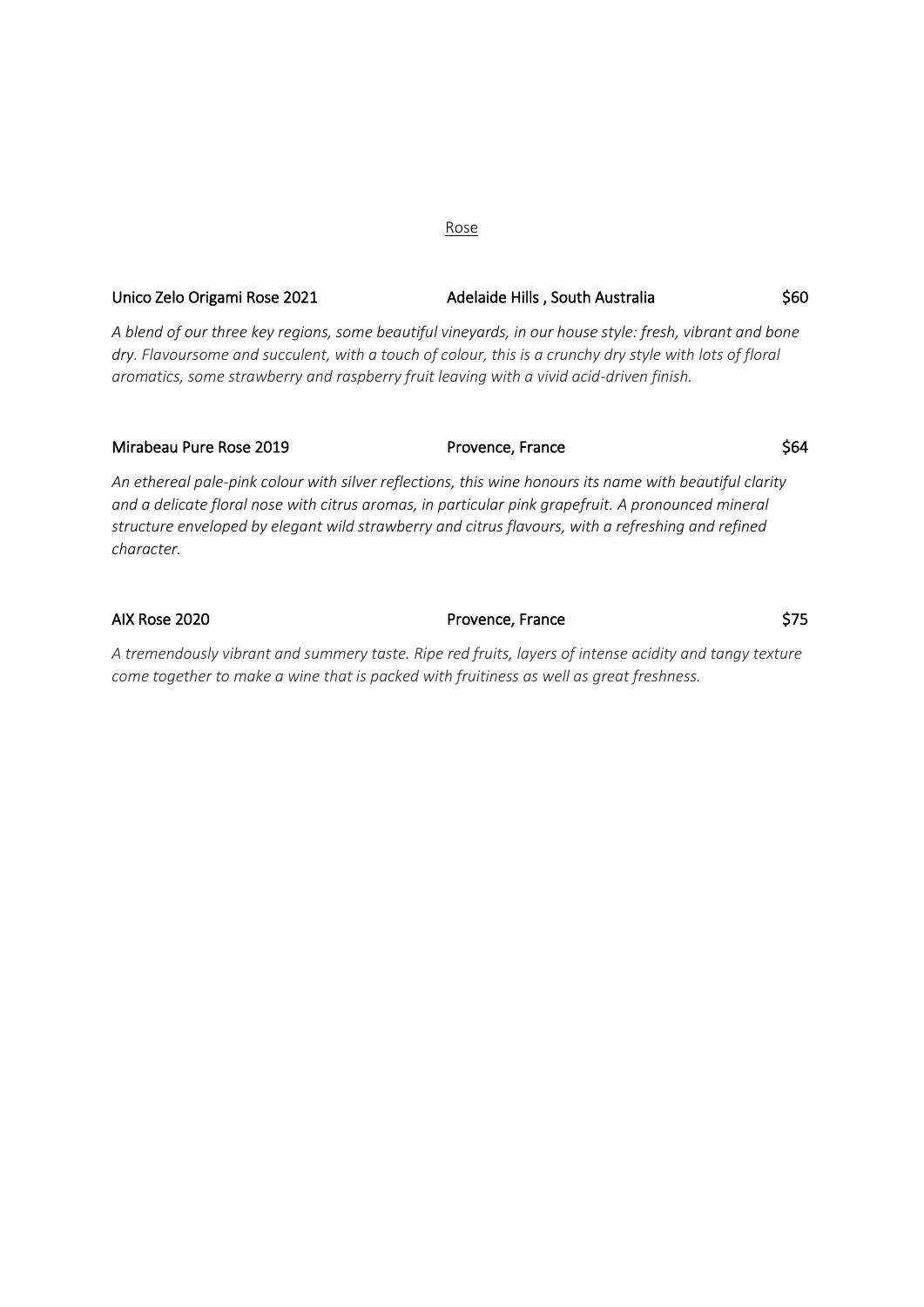### Red Wine

| Oakridge Pinot Noir 2019                                                                                                                                                           | Yarra Valley, Victoria                                                                                                                                                                                                                                                                                           | \$58 |
|------------------------------------------------------------------------------------------------------------------------------------------------------------------------------------|------------------------------------------------------------------------------------------------------------------------------------------------------------------------------------------------------------------------------------------------------------------------------------------------------------------|------|
| plush fruit tannins woven in adding complexity.                                                                                                                                    | A sophisticated mix of fruit and spice aroma's on the nose. With crushed strawberry, red cherry and<br>pomegranate, element of spice and a touch of earth from the whole bunch inclusion add complexity.<br>The palate displays a lush and layered density of fruit with dark cherry and red berry flavours with |      |
| Tomich Woodside Pinot Noir 2020                                                                                                                                                    | Adelaide Hills, South Australia                                                                                                                                                                                                                                                                                  | \$58 |
| A vibrant palate of dark berry and cherry with subtle hints of truffle, finishing with silky graceful<br>tannins.                                                                  |                                                                                                                                                                                                                                                                                                                  |      |
| Montalto Pennon Hill Pinot Noir 2019                                                                                                                                               | Mornington Peninsula, Victoria                                                                                                                                                                                                                                                                                   | \$78 |
| earth.                                                                                                                                                                             | Red currants, blueberry, sour cherry, cranberry and dried strawberry combine with florals, dried herbs,<br>spice, and earthy forest-floor qualities. On the palate, generous juicy red fruits meld with bramble and                                                                                              |      |
| Scorpo Noirien Pinot Noir 2020                                                                                                                                                     | Mornington Peninsula, Victoria                                                                                                                                                                                                                                                                                   | \$70 |
| Vibrant cherry red with purple hues. Bright berry fruit and cherry nose with flint, oak and<br>spices. Dark cherries, mushroom and spices on the savoury palate with silky tannins |                                                                                                                                                                                                                                                                                                                  |      |
| Unico Zelo Halcyon Nero dÁvola 2020                                                                                                                                                | Adelaide Hills, South Australia                                                                                                                                                                                                                                                                                  | \$68 |
| A great medium bodied red wine with fresh acidity, plush red fruits and a whisper of spice.                                                                                        |                                                                                                                                                                                                                                                                                                                  |      |
|                                                                                                                                                                                    |                                                                                                                                                                                                                                                                                                                  |      |

| Ministry of Clouds Grenache 2019 | McLaren Vale, South Australia                                                                       | \$75 |
|----------------------------------|-----------------------------------------------------------------------------------------------------|------|
|                                  | Entwined within a complex deep core of red and purple fruit aromas, violets, earth and herb tinged; |      |

*the palate is pure with old-vine flesh, calming depth and purity, but kept necessarily fresh by grainy tannins and a bright line of natural acid.*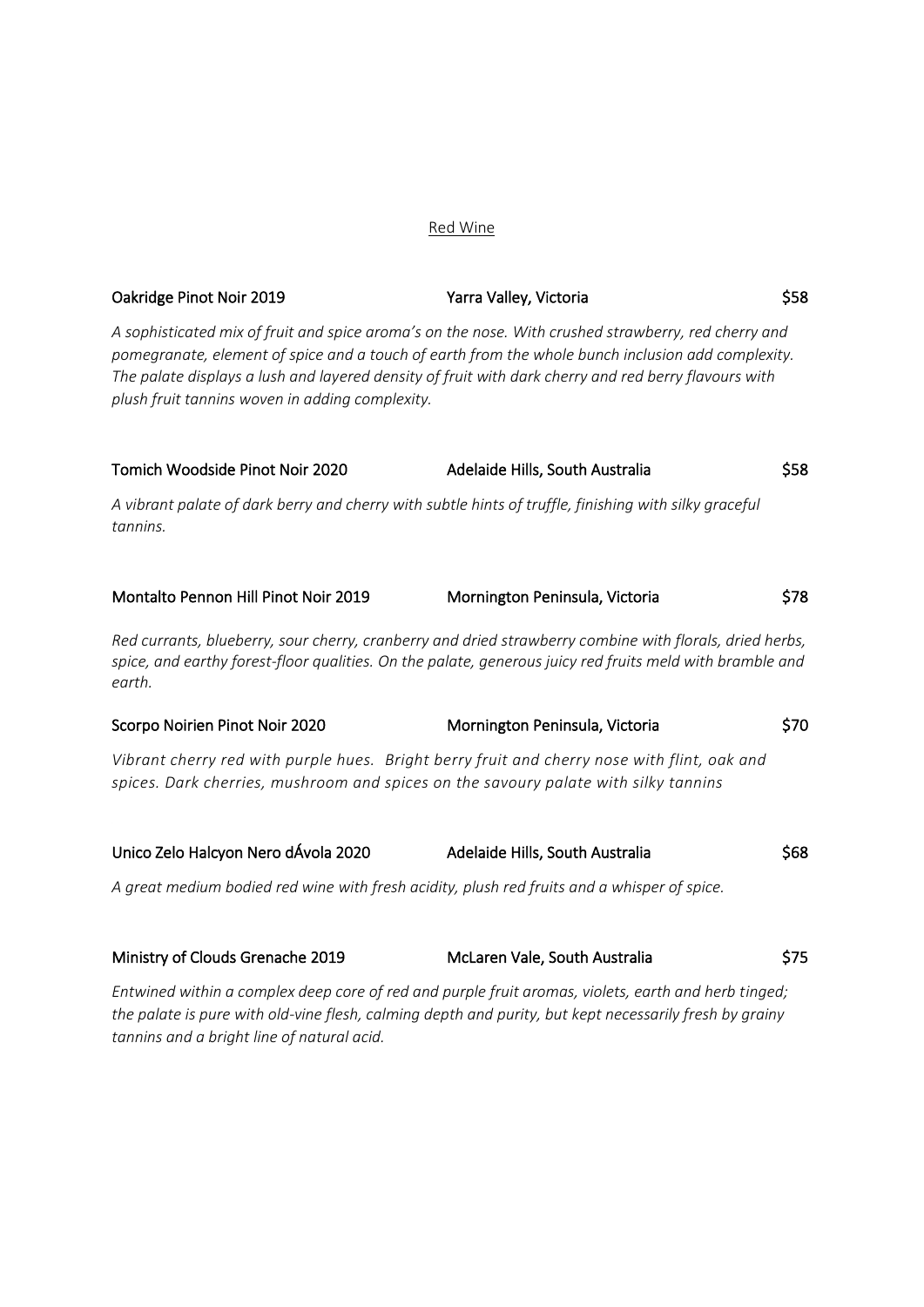#### Unico Zelo Truffle Hound Barbera & Nebbiolo 2021 Adelaide Hills, South Australia  $\frac{$62}{ }$

*For those that favor meaty, gaminess over bright plum-fruit. This wine presents with a smoky, amarolike licorice and cardamom spice. Given drive by a lively and juicy palate-weight and pucker with a bright yet savory finish.*

#### Orin Swift Papillon Bordeaux Red Blend 2017 California, USA **\$345**

*A boisterous nose escapes the glass with aromatics of ripe boysenberry, mixed dark berry pie, California Coastal sagebush and chaparral. Delectable and plush on the palate, notes of blackberry and sweet black liquorice cultivate in a finish of dusty tannins and ripe black plum.* 

Pandolfa Federico Sangiovese 2019 Emilia Romagna, Italy \$55 *Highly aromatic, cherry, raspberry liquorice and subtle spice from an estate full of history, who's origin* 

*is lost in the tales of knights, intrigue and countless battles and wars.*

| Coriole Sangiovese 2019                                                                                                                  | S70<br>McLaren Vale, South Australia |
|------------------------------------------------------------------------------------------------------------------------------------------|--------------------------------------|
| The palate is fresh and displays cherries, redcurrant and earth. A medium bodied, savoury wine that<br>has fine balance and good length. |                                      |

| Hancock & Hancock Shiraz Grenache 2019 | McLaren Vale, South Australia | \$60 |
|----------------------------------------|-------------------------------|------|
|----------------------------------------|-------------------------------|------|

*A delicate and sophisticated red blend. The flavour has drive and there is understated clean, crisp complexity. Supple tannins, lots of ripe dark plum, pepper and spice of Shiraz with the rose petal perfume and red cherry flavours of Grenache.*

Artium Shiraz 2017 **Barossa Valley, South Australia** \$55

*A complex, balanced wine that is layered with dark fruit and spice. Lively, inviting aromas of violets, mulberries, cherry ripe and dusty oak give way to a medium bodied, fruit driven palate. Vibrant flavours of blackberry, warm spices and star anise together with hints of pepper, dark chocolate, mint and dried oregano provide a refreshing display of Shiraz flavours. Persistent yet subtle tannins to finish.*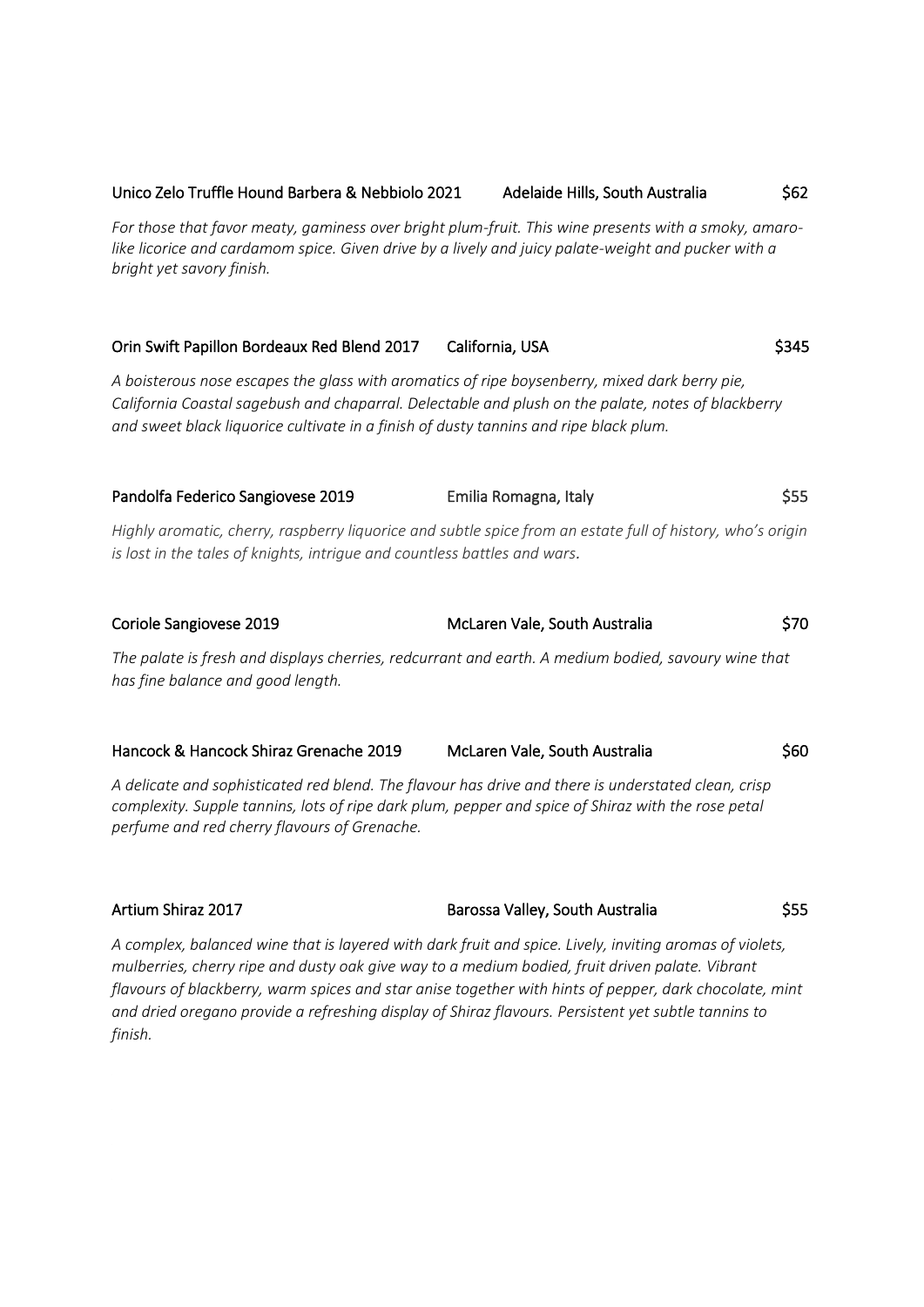# *Rich, full bodied and luscious the palate is layered with vibrant dark plum, liquorice and dark cherry fruits which overlay dried herbs and spicy vanillin cedar elements. Bright fresh finish with slightly inky tannins and a medium to long sumptuous aftertaste.* Hently Farm Estate Shiraz 2019 Barossa Valley, South Australia \$68

*Blackberry and liquorice lead the way with dark chocolate and cigar box hiding in the background. With layers of rich fruit loaded on the front of the palate followed by chocolate and vanilla in the middle.*

# Tomich Shiraz 2019 **Adelaide Hills, South Australia** \$49

*The flavoursome palate displays juicy mulberry and plum with hints of pepper, spice and chocolate. Grippy tannins.*

| Bremerton Coulthard Cabernet Sauvignon 2018 Langhorne Creek, South Australia                                                                       |                                   | \$51 |
|----------------------------------------------------------------------------------------------------------------------------------------------------|-----------------------------------|------|
| A classic ripe cassis aroma with supportive savoury notes. A well balanced palate showing ripe dark<br>fruits enhanced by a silky textural finish. |                                   |      |
| Pedestal Cabernet Sauvignon 2018                                                                                                                   | Margaret River, Western Australia | \$63 |
| Medium to full bodied the palate is awash with rich blackcurrant fruits which are underpinned by                                                   |                                   |      |

*notions of black olive, spicy cigar box and bay leaf.* 

| Philip Shaw The Conductor Merlot 2018 | Orange, New South Wales | \$56 |
|---------------------------------------|-------------------------|------|
|                                       |                         |      |

*A medium colour with bright red hue and smells of rich clear berry fruits. Aromatics are complex and layered with strong varietal character with just a hint of vanilla from aged barrels.*

Villian & Vixen Shiraz 2020 **Barossa Valley, South Australia** \$48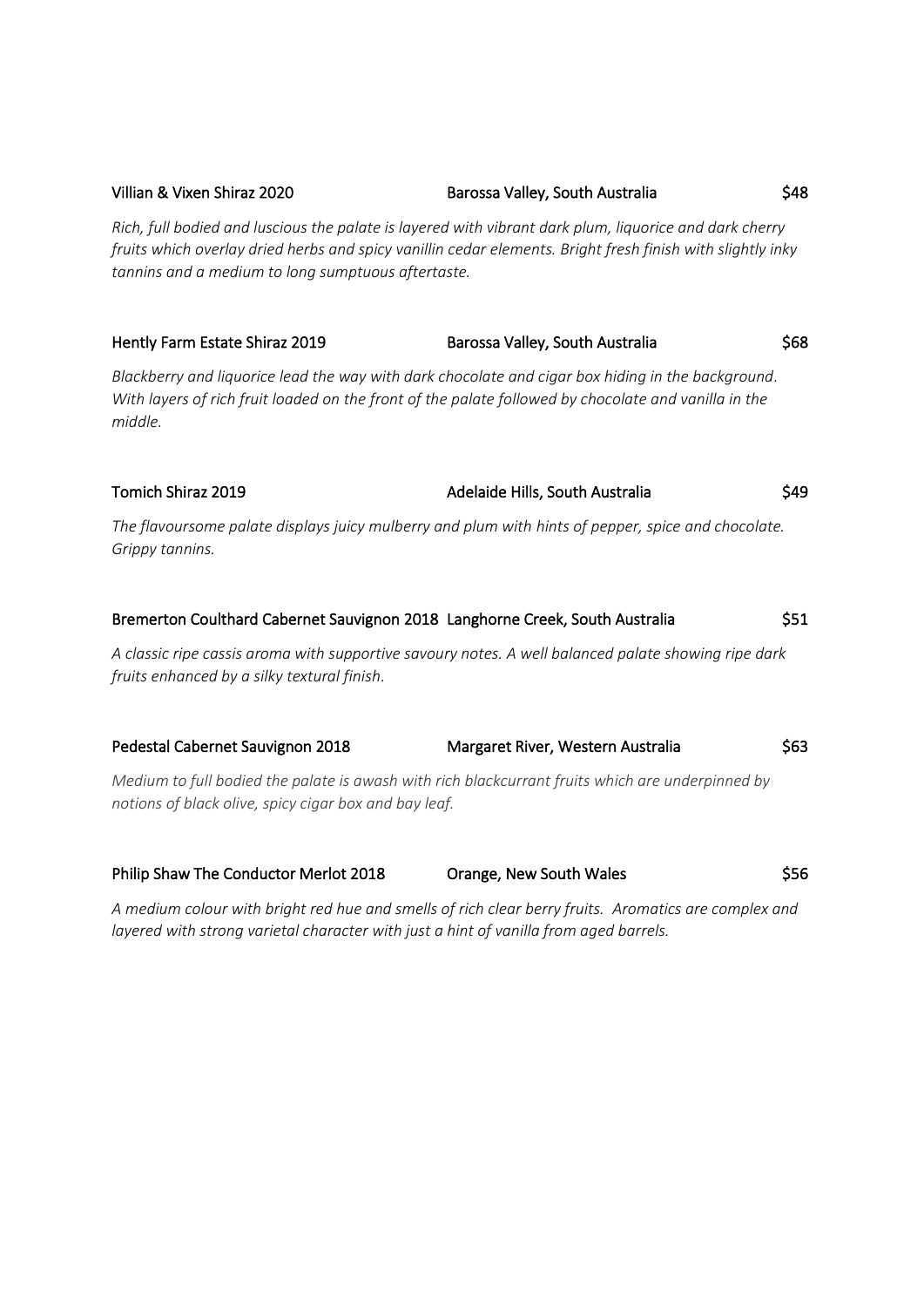### **Cocktails**

| <b>Signature Cocktails</b>                                                     |      |      | <b>Classic Cocktails</b>                                                      |      |
|--------------------------------------------------------------------------------|------|------|-------------------------------------------------------------------------------|------|
| <b>Royal Douglas</b><br>Vodka, Elderflower,<br>Mint & Prosecco                 | \$18 |      | <b>Aperol Spritz</b><br>Aperol, Prosecco,<br>Soda, Orange Wheel               | \$18 |
| 4 Mile Sling<br>Spiced Rum, Pineapple,<br>Cranberry & Lime                     | \$18 |      | Daiquiri<br>Mango or Strawberry,<br>Rum, Mango/Strawberry Liquor<br>& Lime    | \$18 |
| Macrossan Mojito<br>Bacardi, Mixed Berries, Soda,<br>Lime, and Lemon Sorbet    | \$22 |      | Piña Colada<br>White Rum, Coconut Rum,<br>Pineapple Juice & Coconut Cream     | \$19 |
| Mocktails                                                                      |      |      | Mojito<br>White Rum, Mint, Lime,<br>Soda & Ginger Beer                        | \$18 |
| <b>Watermelon Refresher</b><br>Watermelon, Lemon Juice,<br>Fresh Mint, Soda    |      | \$10 | <b>Espresso Martini</b><br>Vanilla Vodka, Kahlua,<br>Creme De Cacao, Espresso | \$19 |
| Virgin Mojito<br>Lime Juice, Fresh Mint, Syrup                                 |      | \$10 |                                                                               |      |
| Virgin Colada<br>Fresh Mango, Pineapple Juice,<br>Coconut Syrup, Coconut Cream |      | \$10 |                                                                               |      |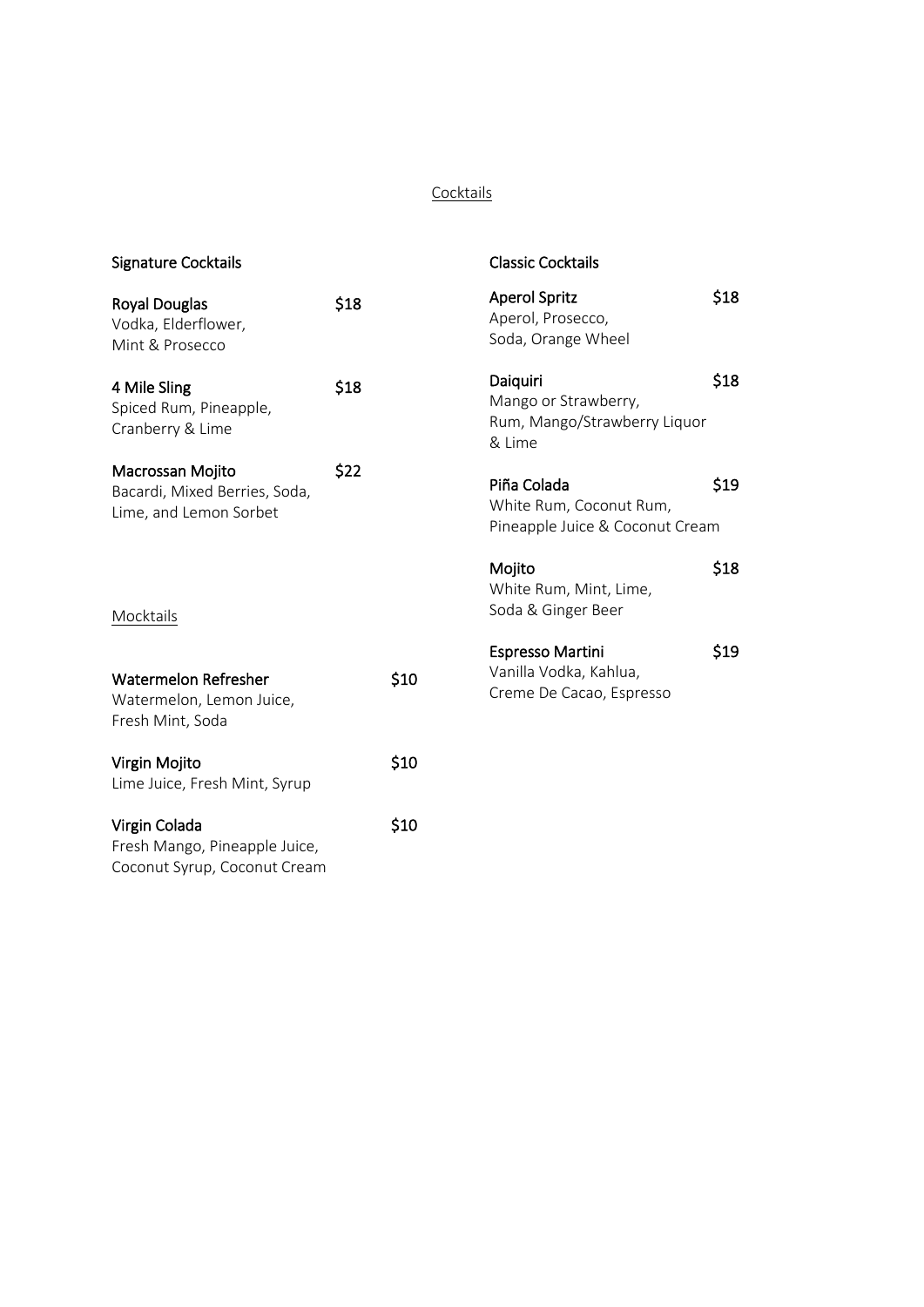Beers & Ciders

|--|

| Hemingway's The Prospector<br>Pilsner         | \$10 |
|-----------------------------------------------|------|
| Hemingway's 7th Heaven<br><b>Tropical Ale</b> | \$10 |
| Hemingway's Pitchfork Betty's<br>Pale Ale     | \$10 |
| Hemingway's Tunnel 10<br>Lager                | \$10 |
| <b>Great Northern Original</b>                | \$8  |
| Peroni Nastro Azzuro                          | \$9  |
| Corona                                        | \$9  |
| <b>Little Creatures</b><br>Pale Ale           | \$10 |
| Stone & Wood<br>Pacific Ale                   | \$10 |
| Peroni Leggera Light                          | \$8  |
| <b>Great Northern Super Crisp Light</b>       | \$7  |
| Monteith's Apple Cider                        | \$9  |

| Absolut Vodka               | \$8.50  |
|-----------------------------|---------|
| <b>Belvedere Vodka</b>      | \$11    |
| Grey Goose Vodka            | \$12    |
| Gordons Gin                 | \$8     |
| <b>Bombay Saphire Gin</b>   | \$8.50  |
| Melbourne Gin Co.           | \$11    |
| <b>Hendricks</b>            | \$11    |
| <b>Tanqueray Ten</b>        | \$12    |
| Devils Thumb Rainforest Gin | \$10    |
| Jose Cuervo Silver Tequila  | \$8.50  |
| Patron                      | \$12    |
| Barcardi Rum                | \$8.50  |
| <b>Bundaberg Rum</b>        | \$8.50  |
| Sailor Jerry Spiced Rum     | \$9     |
| Jim Beam                    | \$8.50  |
| Jack Daniel                 | \$8.50  |
| Wild Turkey                 | \$8.50  |
| <b>Makers Mark</b>          | \$10    |
| Johnny Walker Red           | \$8.50  |
| Johhny Walker Black         | \$10    |
| Oban                        | \$16    |
| The Balvenie                | \$14    |
| Jameson                     | \$8.50  |
| <b>Canadian Club</b>        | \$8.50  |
| <b>Chivas Regal</b>         | \$11    |
| Southern Comfort            | \$8     |
| Courvoisier                 | \$11.50 |
|                             |         |